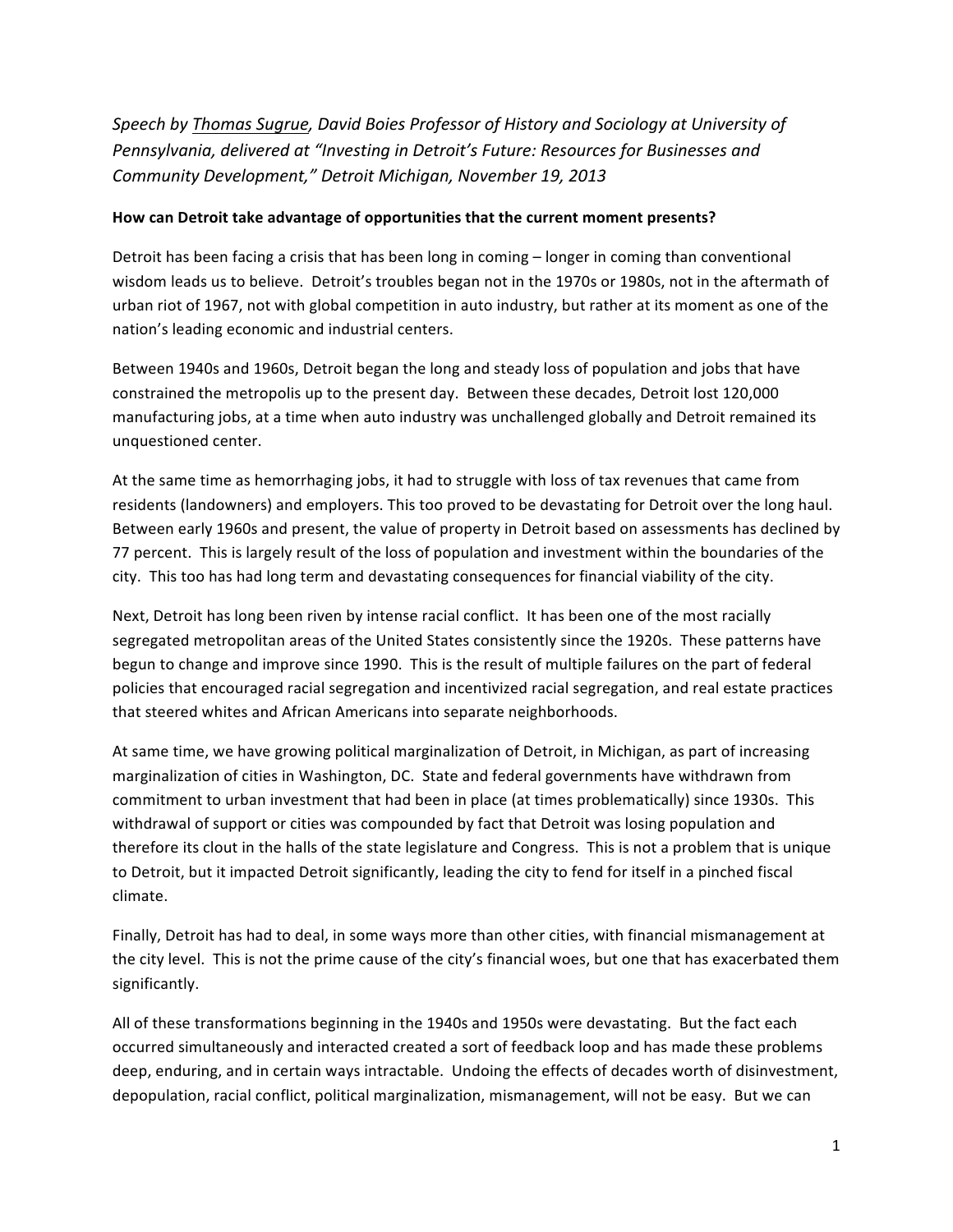learn from the ways that Detroit, and other cities, have tried to respond to these problems in one way or another over last 40 or 50 years.

So look at historical and contemporary experiences of cities like Detroit and other cities that have tried to grapple with these problems. What strategies for urban revitalization and urban redevelopment have taken place? What are the lessons to learn? I will offer some suggestions modestly and with some qualifications given that the future is unpredictable.

### **Two general principles:**

## 1. A diversified labor market with well-paying and secure jobs matters more than anything else for the fate of the city.

Detroit's woes over the period from 1940s onward were disproportionately the consequence of troubles with labor market and its economic base. Detroit's prior labor market was not diverse, and current labor market is less secure and without well-paying jobs. Both of these are important for city's ongoing health and vitality.

### 2. Education matters enormously for revitalization and redevelopment.

When you think of economic policy and urban revitalization, education is often cordoned off in its own box. But it matters in terms of attracting population, employers, having a workforce that can adjust to a transforming economy and the new opportunities that might emerge in a revitalized city. The cities that have done the best in rebounding from the problems from last half century are those with best educated populations. The returns to education can be great. But Detroit hasn't seen these returns by and large because of problems with public schools, and because its promising higher education and education sectors have to be developed even further.

# More specifically: What are the opportunities and limitations of strategies that Detroit is now considering employing?

1. **Downtown redevelopment is essential to the future of the city, but it can be oversold**. Often it does not trickle down to the rest of the city. What is the relationship between downtown development and how it relates to the city as a whole? For many years city has put eggs in basket of downtown development - think of Renaissance Center, the people mover, the Republican Convention in the 1980s etc. This is a tried and true strategy. Transform downtown to a magnate for tourists who come from outside and spend their dollars. Go for big ticket projects like stadiums. Give incentives to developers to build downtown. Many cities have engaged in these strategies, but not always thinking systematically about costs and benefits, the opportunities and limitations, of incentivizing downtown development. We celebrate transformations in our downtowns. There is a livelier pedestrian scene now than in many years. But we have to remember that downtown redevelopment is necessary, but far from sufficient, to undo the larger set of problems described above.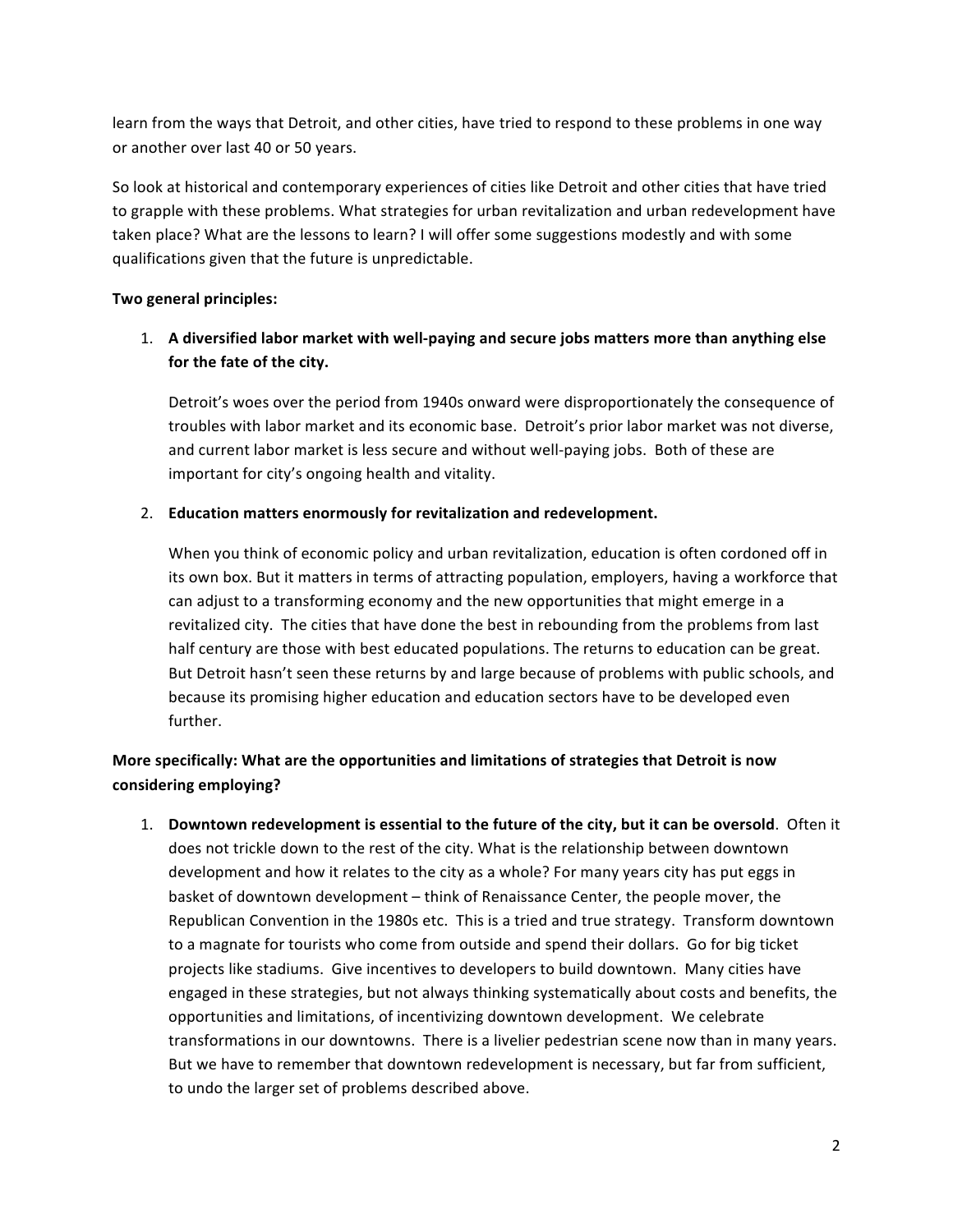Think of Cleveland. They too witnessed massive hemorrhage of capital and population. Today they have very lively downtown scene, with lively restaurant scene, nocturnal activities, and lofts. But by and large, this transformation of space has not rebounded to the benefit of surrounding neighborhoods. Cleveland remains one of poorest in country. Or take Philadelphia. There is a residential downtown compact and dense with lively street life. There are 90,000 more residents in the last 20 years. This is the kind of downtown that everyone is trying to replicate elsewhere, with a mix of office and residential, restaurants and entertainment. But Philadelphia is one of poorest ten big cities in the United States.

So in thinking about downtown development, we need to grow jobs and tax base by building off of the assets that exist. But we have to ask ourselves, who is benefitting and who isn't. We have to think of how to put downtown in context of the other neighborhoods as well.

- 2. **Beware the false hope of messianic hipsterism**. Many big cities are pinning their hopes on the creative class. This is building on Richard Florida's idea that attracting 20-something folks with their technologies, cafes, are the key to revitalizing the city. While Midtown Detroit is awesome, with coffee shops and brew pubs, even in cities with a more substantial presence of young hipsters, artists and cultural producers, they have not proved to be the engine of urban revitalization that analysts like Florida have promised. In fact, in many of the cities that Florida looks at, cause and effect is not clear. Hipsters' enclaves may have grown up because of other amenities that exist in those places. They make city more interesting place, but they are not going to be saviors.
- 3. **Build on strength and don't forget what is working**. Detroit relies on eds and meds and public employment. These are crucial to city's transformation. Without these, Detroit would be in much worse shape than it is today. About 40,000 people who work in Detroit are in the public sector. If you look at a list of city's top ten employers, most are hospital, higher ed, public schools, and government. These are anchor institutions in the city. They are jobs that might shrink or be restructured, but they won't go away entirely, and are crucial for the city's future. These jobs have to be nurtured. For meds and eds in particular, they provide a diverse range of jobs. Hospitals hire everyone from orthopedic surgeons to orderlies. In a vital city economy, a diversified set of jobs depend on institutions like this to have wide range of opportunities to all sorts of residents who come here, choosing to live here, or who live here already.
- 4. **Do not forget the neighborhoods**. A vital city has vital neighborhood commercial and business districts. Nurturing businesses in neighborhoods has been one of the biggest challenges over past 40-50 years. Detroit and many others have used community economic development corporations CDCs to try to revitalize urban neighborhoods. Generally, these have put energy into housing construction because easier to do bricks and mortar than germinate new businesses. But going forward, we have to think creatively to germinate businesses, to provide opportunities for consumption and consumer amenities, and to provide job opportunities. This